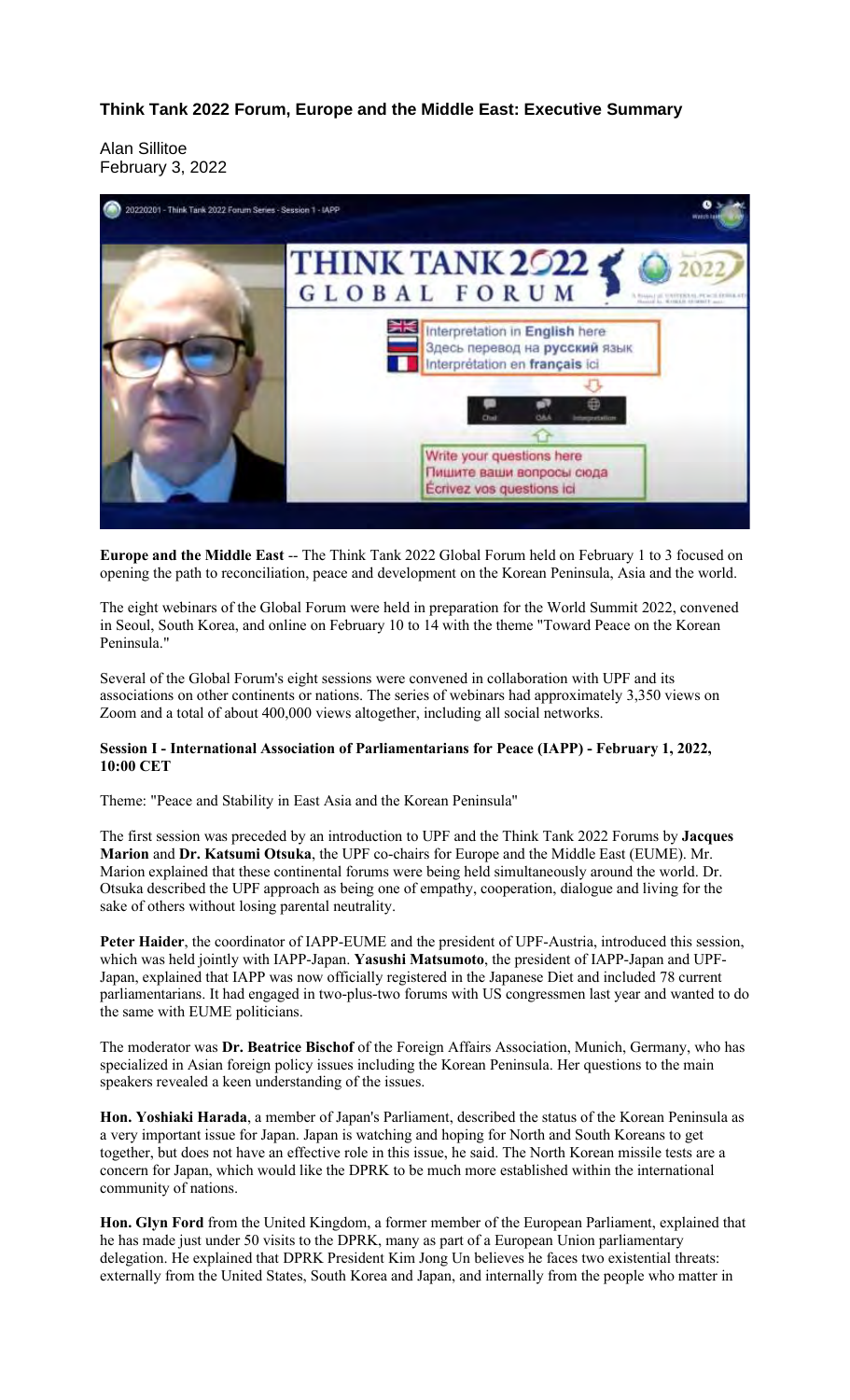Pyongyang, due to the difficulty of maintaining their standard of living. He said he sees new hope for a six-party talks format, possibly with other bodies such as ASEAN or South Asian states.

**Dr. Yevgeny Kim (Kim Young Woong)**, a leading researcher at the Center for Korean Studies, Institute of the Far East, Russian Academy of Sciences, agreed with Hon. Ford that the imbalance of military spending between the DPRK and South Korea, Japan and the United States has led to the current situation. He explained that the threat of an attack by the DPRK was very unlikely, given that it would lead to its destruction.

**Hon. Nina Nováková**, a member of Parliament in the Czech Republic, spoke of her passion for peace and the prevention of the crime of war. She considered the plight of the divided Korean Peninsula in relation to the experience of the people of Germany and other peoples of Central Europe. She spoke of the tension between the strong identity that the 5,000-year history of the Korean people brings and the dwindling desire of the South Koreans to reunite with North Korea now that the separation has lasted more than 70 years.

#### **Session II - Interreligious Association for Peace and Development (IAPD) - February 1, 2022, 13:00 CET**

Theme: "Can Peace Be Achieved by Human Means Alone? – Ending 70 Years of Painful Division on the Korean Peninsula"

**Heiner W. Handschin**, coordinator of IAPD-EUME, in his opening remarks said that IAPD, on this first day of the UN World Interfaith Harmony Week, was celebrating interreligious harmony. Subsequently, a music video of the WIHW anthem "The Gift of Love" was played. Mr. Handschin then introduced the moderator of the session, **Gabriela Mieli**, the regional coordinator of UPF for Southern Europe.

**Rev. Dr. William A. McComish**, the dean emeritus of St. Peter's Cathedral in Geneva, Switzerland, described the tragic situation on the Korean Peninsula as being caused against the will of the Koreans, unlike the division of his homeland, Ireland, which resulted from discord among its own population. There are vested interests in a divided Korea among the major powers concerned, he said. So far, secular leaders haven't come up with any plausible solutions. Without the power of God, humans cannot make it.

**Emina Frljak**, the program coordinator for Youth for Peace in Bosnia and Herzegovina, said that to achieve unification on the Korean Peninsula, reconciliation must happen both in politics and in the hearts of the people. Faith-based organizations, religious people, and people of faith must raise awareness among politicians and the people about the situation on the peninsula. As the youth are part of the present and the future, Ms. Frljak called for an intergenerational dialogue in the peace process.

**Nikolay Kizimov** from Russia, the director of the "Great Nation" spiritual and moral center, explained that after the collapse of the Soviet Union, many were searching for spiritual knowledge. He discovered in the sacred books that, among other things, many norms of communist ideology were taken from the Bible, that sacred books are a font of knowledge, and that not only scientists who discover the laws of nature should be admired, but also the Lord who created them.

**Lejla Hasandedić-Dapo** from Turkey, a psychologist, psychotherapist, and URI Europe CC liaison officer who grew up in war-torn Bosnia and Herzegovina in the 1990s, explained that her peacebuilding journey began when she met a man whose father had been responsible for the death of her grandmother and she decided to forgive him and his family. She thus changed from being a person who hates others to someone who is forgiving. She said she hopes that young people in North and South Korea, who are living separated from each other, may soon cross the border and bridges in their minds and live peacefully together.

**Venerable Dr. Michel Thao Chan** from France, the president of *Cercle de Réflexion des Nations*, described two main points concerning Korean reunification. First, the problems of reunification cannot be solved at the same level of consciousness where they were created. Secondly, actions and projects made justifiable in the name of reunification must be gradually removed from the information and education in the two Koreas. Solutions must be rooted in the convergence of the soul of the Korean people.

# **Session III - International Summit Council for Peace (ISCP) - February 1, 2022, 15:00 CET**

Theme: "Enlisting Global Cooperation on the Issue of the Peaceful Reunification of the Korean Peninsula"

This session was organized collaboratively between ISCP-USA and ISCP-EUME. **Dr. Franco Famularo**, the coordinator of ISCP for North America and the president of UPF-Canada, gave a brief introduction and introduced the moderator, **Ambassador Christopher Hill** from the United States, a professor of international relations at Columbia University and a former U.S. ambassador to the Republic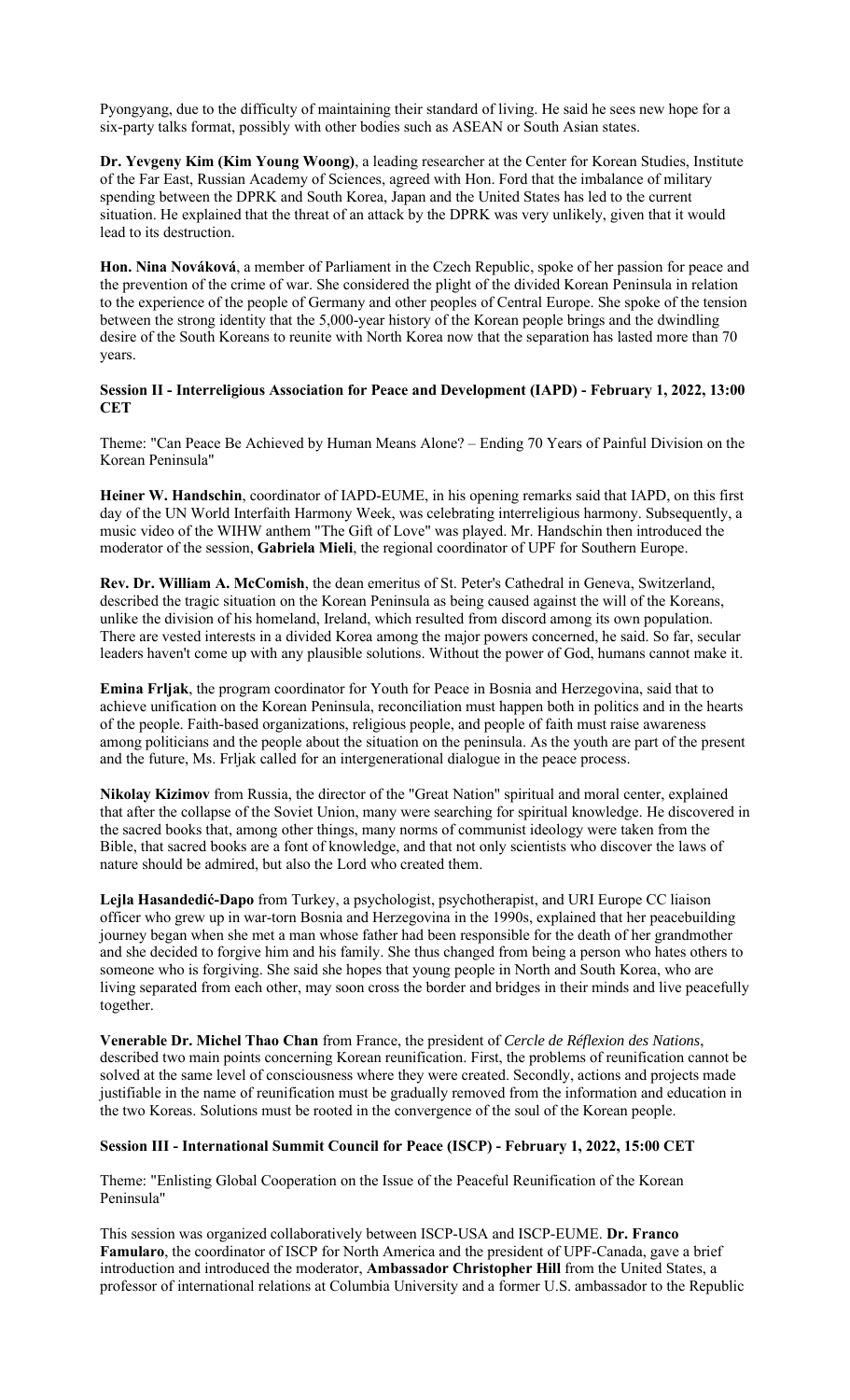#### of Korea.

Ambassador Hill described the ISCP session as going right to the heart of the problem, which is the failure so far to be able to bring North Korea into the overall international community and, in particular, the failure so far to achieve peaceful reunification.

**The Rt. Hon. Stephen Harper**, prime minister of Canada (2006-2015), commended South Korean President Moon Jae-in for pursuing a peace treaty with North Korean leader Kim Jong Un. However, he advised deep caution and restraint when it comes to North Korea. He also insisted that reunification by invasion must never be allowed to happen. Mr. Harper concluded by emphasizing the importance for South Korea to stay close to its allies, especially the United States, while not forgetting its many other friends in the world, including Japan.

**H.E. Kjell Magne Bondevik**, the prime minister of Norway (1997-2000; 2001-2005), who visited both North and South Korea in the 1990s, described the succession of efforts from the "sunshine policy" of ROK President Kim Dae-jung who met Chairman Kim Jong Il in 2000, to the meeting between ROK President Roh Moo-hyun and Chairman Kim Jong Il in 2007, and the summit between Kim Jung Un and U.S. President Donald Trump, in which the U.S. side seemed ill-prepared. Mr. Bondevik recommended a new approach in which the participants in the six-party talks must play a role, but said that confidencebuilding measures were needed to kickstart such talks.

**H.E. Anthony Carmona**, the president of Trinidad and Tobago (2013-2018), pointed to the Treaty for the Prohibition of Nuclear Weapons in Latin America and the Caribbean (Treaty of Tlatelolco) as a solution to the current predicament. This treaty led to the founding of the Organization for the Prohibition of Nuclear Weapons in Latin America and the Caribbean (OPANAL), establishing Latin America and the Caribbean as a nuclear-weapons-free zone. Mr. Carmona affirmed that the Caribbean, as a zone of peace, can facilitate future peaceful negotiations on the Korean Peninsula.

**Doug Bandow** from the United States, a senior fellow at the Cato Institute, mentioned the upcoming presidential elections in South Korea and the recent missile tests by North Korea. Dealing with these tensions today will help prepare for the reunification of tomorrow, but this will require the help of other states in the region, he said: the allies -- the United States and China -- as well as the countries close by - such as Russia and Japan -- and international organizations -- such as the UN and World Bank.

**Hon. Salvador Nasralla**, the vice president of Honduras, pointed to sports, such as football, as a means to bring countries together, citing such experiences as that between the United States and Iran. Honduras is a small nation, he said, and therefore in some ways feels closer to North Korea than to South Korea. Therefore it can help these two countries to come together, especially by proposing some sports events.

**Dr. Niklas Swanström** from Sweden, the executive director of the Institute for Security and Development Policy, said he held a pessimistic view about reunification, explaining that the German experience, in which a strong economy effectively swallowed a struggling one, was not a good one. We need to look at a version of the Helsinki Process, which he dubbed the "*Arirang* process," in which we can work on different issues, such as confidence-building measures, the economy, and aid, he said.

**Session IV - International Association of Academicians for Peace (IAAP) - February 2, 2022, 10:00 CET**

Theme: "The International Highway Project: A Global Peace Road – Northeast Asia – Europe – Africa"

**Yoshihiro Yamazaki**, the coordinator for IAAP-EUME, briefly explained about the session's background, focusing on the International Highway Project, now commonly known as the Peace Road Project.

After a short video titled "Peace Road 2018," Mr. Yamazaki introduced the session's moderator, **Dr. Vladimir Petrovsky**, the chief researcher of the Russia-China Center, Institute of Far Eastern Studies, Russian Academy of Sciences. Explaining the history of the International Highway Project, which first was advocated in 1981 by UPF founder Dr. Sun Myung Moon, Dr. Petrovsky described how China's Belt and Road Initiative (BRI) could fit into this vision.

**Dr. Artur Victoria**, a professor from Portugal and a specialist on China's Belt and Road Initiative, explained that the BRI adopted in 2013 is a transcontinental, long-term policy and investment program, aiming at infrastructure development and economic integration with a network of roads, railways and maritime routes. It has invested in about 70 countries and international organizations. Essential in the further development of the BRI are, among others, respect for national sovereignty, bilateral and multilateral agreements in economic and financial areas, environmental management and cooperation for world peace, happiness, mutual prosperity and universal values, he said.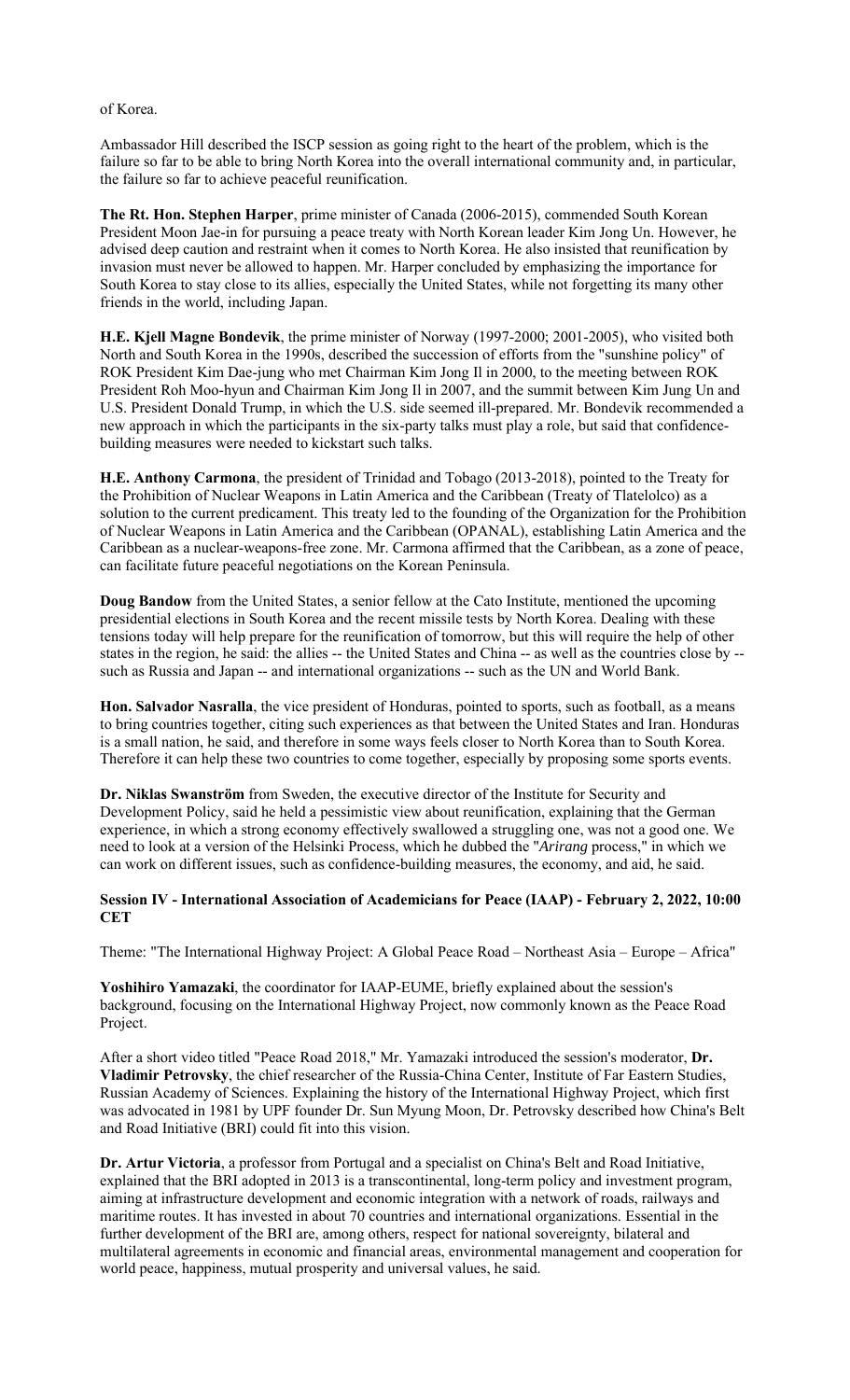**Dr. Yulia Kharlamova**, an associate professor at the Russian University of Transport, referred to Pyotr Semyonov-Tyan-Shansky, an outstanding Russian geographer and academician who, early in the 19th century, paid great attention to the problems of creating and controlling transport routes. He predicted what he called a "transcontinental" or intercontinental organization, in which Russia would play an important role. Given its geographical position, Russia can be a balance holder between Europe and Asia, she said. Dr. Kharlamova believes Russia should be open to international structural works, especially on land, as they allow regions to develop.

**H.E. Mamadou Kone**, the honorary consul of the Republic of Mali in Austria, said that for governments to come to sustainable solutions, and for people to live peacefully, the economic, political and social needs and aspirations of the local people must be taken into consideration. Collaboration in terms of infrastructure would improve the quality of life of the local people. Most importantly, he said, muchneeded international transportation infrastructure projects must be developed in the broader context of human security, human development and the needs of the population. Projects like the International Highway Project are aimed precisely at improving people's lives, he said.

In his closing remarks, Dr. Petrovsky suggested organizing a small interdisciplinary research team of experts from countries interested in this project. The publication of the findings of small-scale targeted studies into a number of topics might give rise to further discussion, he said.

# **Session V - International Association of First Ladies for Peace (IAFLP) - February 2, 2022, 12:00 CET**

Theme: "Co-Creating Spaces for Peace and Reconciliation on the Korean Peninsula. What Steps Are Women Taking toward Sustainable Peace?"

Carolyn Handschin, coordinator of IAFLP-EUME and vice president of Women's Federation for World Peace International (WFWPI), spoke about the unique role of first ladies, who can have a great impact on peace and development in ways that often are overlooked. She then introduced the moderator, **Dr. Colette Mazzucelli** from the United States, an adjunct associate professor at New York University specializing in conflict resolution, radicalization and religion.

**H.E. Elsie Christofia**, first lady of Cyprus (2008-2013), explained that her country has been divided for almost 48 years, with 37 percent of its territory under Turkish occupation. However, via the Missing Persons Committee, Turkish Cypriot and Greek Cypriot scientists combined forces to identify the remains of 1,023 missing people and return them to their families for burial, a strong positive example for the future of Cyprus. She concluded that creating a physical, bicommunal space of political equality for women of the two Koreas could establish a similarly positive example for the Korean people.

**Professor Anna Grichting** from Switzerland, a professor of architecture and landscape urbanism, spoke about the Korean Peace Incubator for women, peace and the environment in the Demilitarized Zone (DMZ) between the two Koreas, which she is developing in collaboration with WFWPI and other stakeholders. She emphasized the importance of environmental peacebuilding, an emerging field. Having created an ecological "belt" on the site of the former Berlin Wall, she looks at how to transform spaces of division into hubs of biodiversity, conservation and a commemorative symbol of hope.

Hon. Christine Muttonen from Austria, the president of the Parliamentary Assembly of the Organization for Security and Co-operation in Europe (2016-2017), explained that 22 years ago the United Nations Security Council Resolution 1325 was intended to involve women in conflict and peace negotiations. She argued that this has failed to be implemented, speaking of the common neglect of women in daily life and public spaces, let alone in peacemaking. She also argued that art and culture can play a major role in breaking down barriers and allowing for deeper connection. "We can see that the opportunity to meet physically will greatly accelerate these developments," she said.

Following the talks from the three main speakers, a question-and-answer session was held during which students of Dr. Mazzucelli, as well as the virtual audience, were able to ask the board some questions.

In the second part of the session, **Teson Chon**, a North Korean youth representative from Japan, explained that his paternal grandfather was originally from North Korea and at 16 fled to Japan, never to see his family again. When discussing Korean unification, he said it was important for him to include those displaced Koreans in nations such as Japan. They also have a strong desire to reclaim their ancestors' country. Mr. Chon described a dance that had been created by displaced children, showing their desire for reunification. He believes these young people are the key to a successful reunification.

**Dr. Heung Soon Park**, a professor and the vice president of the UN Association of the Republic of Korea, spoke about the proposal for a fifth UN office to be situated in the DMZ. International solidarity is key to improving tensions between North and South Korea, he said. South Korea is a dynamic country with a booming economy, whereas North Korea is isolated, maintaining tensions mainly through weapons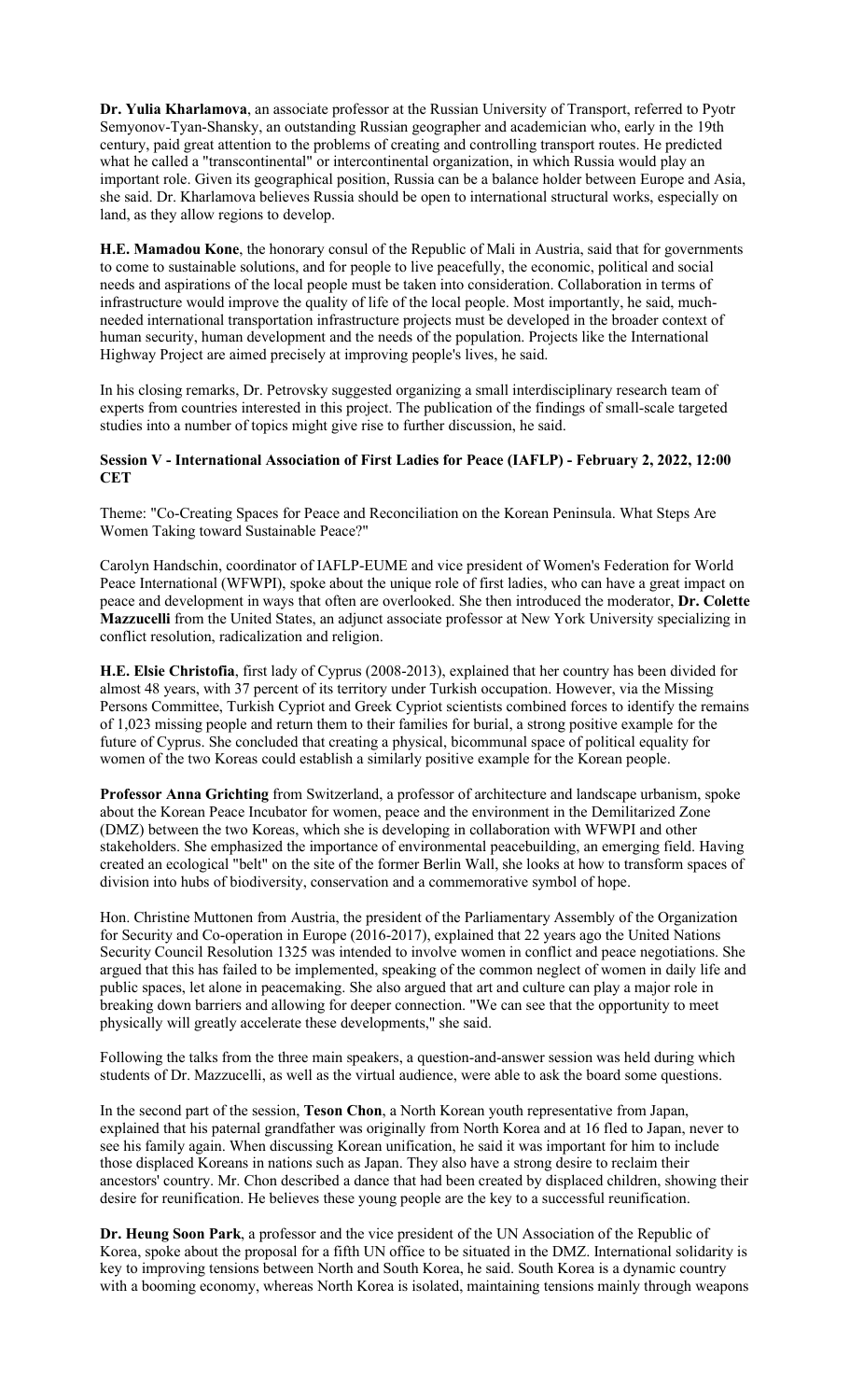development. Although the South is willing to cooperate, the North still needs to give up this nuclear weapon development for relations to progress further, he argued.

The session concluded with remarks by **Dr. Zoe Bennett**, vice president of WFWPI in the Middle East, who promised a follow-up event following such fruitful discussions.

#### **Session VI - International Association for Peace and Economic Development (IAED) - February 2, 2022, 17:00 CET**

Theme: "Economic Proposals to Open and Facilitate the Relationship of North Korea and the World"

This session was organized collaboratively between IAED-USA and IAED-EUME. The moderator, **Roger Wetherall**, the coordinator of IAED for the United States, challenged the presenters to offer constructive ideas on actions that could facilitate and incentivize economic development on the Korean Peninsula and lay a foundation for future peaceful integration.

**Dr. Raghavan Seetharaman**, the CEO of Doha Bank, a global investment bank that is active in India, China and Europe, said that in Korea we can see a lack of social justice and freedom, and there are many needs and possibilities: infrastructure must be built up, the value system adjusted. There should be education, tourism, sports, cultural expansion, private-public partnership opportunities. We have to open the international economy to North Korea, and reopening the Kaesong Industrial Complex is key to that.

The first of the three respondents, **Audra M. Hajj**, the CEO of Ascension Exchange, said that we often forget human "capital" in pursuit of economic development, and she asked about the integration. In response, Dr. Seetharaman pointed out the need for moral and ethical values both for individuals and companies.

**Jose Ramón Riera**, the CEO of Whats Media Inc. and Whats Cine SL, and a writer on economic analysis of public sector budgets, asked Dr. Seetharaman what measures he would propose to deal with the economic gap between the two Koreas? In response, Dr. Seetharaman said that a long-term vision is needed and that the international community should invest in North Korea.

**Joseph Busha**, the founder and CEO of the JM Busha Investment Group, asked what can be done to bring peace and security on the Korean Peninsula? Dr. Seetharaman replied that we need to reassure the North Koreans about the future of their regime.

The second presenter was **William Brown** of the Board of Directors, Economic Institute of America; and the chair of George Washington University's North Korea Economic Forum in the Institute of Korean Studies. Mr. Brown explained that the DPRK banking system needs reform and that the "partial" marketization of the economy is not working smoothly, trapping the economy in an inefficient state. Their problem is low productivity, and this is due to the command economy system.

Ms. Hajj said she understood the need to introduce a reward system based on productivity, but wondered how productivity can be acknowledged and rewarded for resourceful North Koreans? Mr. Brown replied that North Koreans are hardworking and disciplined and build things incredibly fast (at "Pyongyang speed"), but the system does not reward them.

Mr. Riera asked Mr. Brown: If he had a wish that could be implemented immediately in North Korea, what would it be? Mr. Brown replied that the DPRK should privatize parts of the country and reform its agriculture.

Mr. Busha asked if starting an internal change in the DPRK would not be defeating the purpose of integration? Opening to the rest of the world is important, Mr. Brown answered, but opening before reforms are done can be catastrophic!

#### **Session VII - International Media Association for Peace (IMAP) - February 3, 2022, 10:00 CET**

Theme: "Assessing the Prospects of the Korean Presidential Election"

**Peter Zoehrer**, coordinator of IMAP-EUME, explained that IMAP stands for a free and independent press, fundamental human rights and accuracy in reporting, and that it promotes family values, peacebuilding, intercultural dialogue and reconciliation.

He then introduced the session moderator, **Rita Payne**, former Asia editor for BBC World News (TV) and president emeritus of the Commonwealth Journalists Association. Mrs. Payne described the search for peace on the Korean Peninsula as an elusive process and acknowledged the efforts of UPF and IMAP to bring reconciliation between North and South Korea.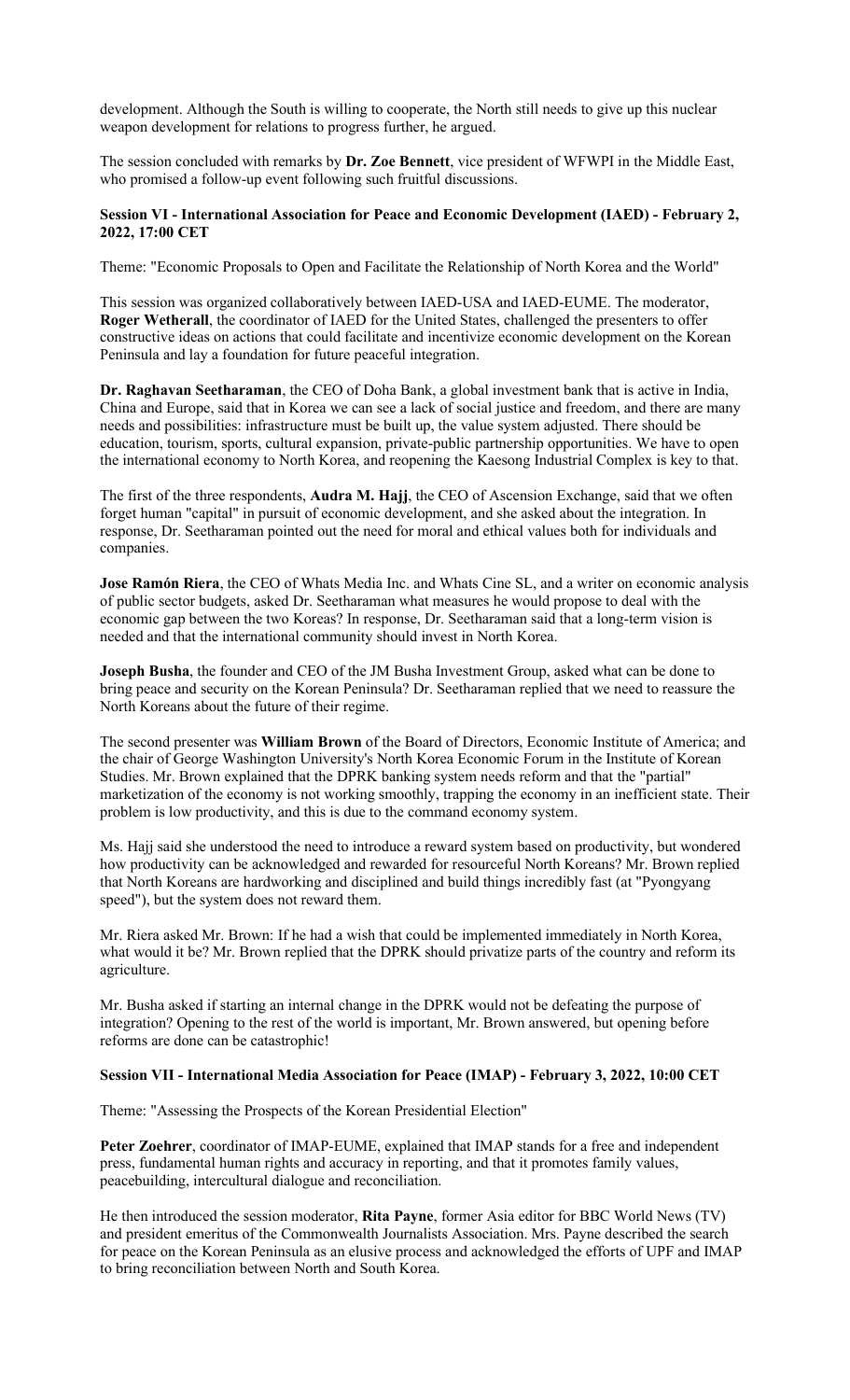**Young-jin Oh**, the president and publisher of *The Korea Times*, an English-language daily newspaper published in South Korea, said that among the factors blocking reunification is the U.S.-China rivalry. "For China, North Korea poses a dilemma," Mr. Oh said. "Pyongyang is needed to bolster its hand against the United States in the unfolding great game, but it is hard to control. And having an uncontrollable leader with his hands on the nuclear weapons next door is not a comforting thought. And the scenario of tens of thousands of North Koreans crossing the border into its territory when the regime collapses makes Beijing lose its sleep."

**Dr. Felix Petrovich Kim** from Russia, head of the board of trustees of the Russian information service known as Korean Radio, explained that the German model of reunification would not be acceptable for North and South reunification. Dr. Kim suggested a confederation, in which each part would decide its foreign policy and economic policy. For example, free market economy in the South, state economy in the North, but for international communication and cooperation there would be one unified state. However, achieving that would require a great deal of effort, he said.

**Chad O'Carroll** from the United Kingdom, the chief executive officer of the Seoul-based news and information service Korea Risk Group (NK-News), compared the two leading candidates for the South Korean presidency -- the conservative Yoon Seok-youl of the People Power Party and the liberal Lee Jaemyung of the Democratic Party -- in terms of their stance toward North Korea. They both are focused on constructive ways to find peace with the DPRK, but with important differences, he said. The former has criticized the efforts of the Moon Jae-in administration, whereas the latter is in favor of mirroring most of its policies.

**Ambassador Warwick Morris**, a former ambassador of the United Kingdom to South Korea, was more skeptical about the prospects for reunification, because very few South Koreans still alive have a strong personal link to North Korea and because younger South Koreans have observed the enormous cost of reunifying East and West Germany. Even though North Korea has nuclear weapons and is launching missiles almost weekly, "Life goes on. People accept these as part of daily life," Mr. Morris said. He described the upcoming election as unusual, in that neither of the two leading candidates is a politician.

# **Session VIII - International Association of Arts and Culture for Peace (IAACP) - Closing - February 3, 2022, 13:00 CET**

Theme: "Overcoming Division on the Korean Peninsula through Cultural Diplomacy and the Arts"

After a video of a choir singing the Beatles song "Here Comes the Sun," the moderator, **Mélanie Komagata** of UPF Europe and the Middle East, explained the background of the webinar and introduced the keynote speaker and panelists.

**Dr. Mark Donfried**, director general of the Institute for Cultural Diplomacy, based in Germany, began by describing the concept of "cultural diplomacy" and its evolution throughout history.

In the case of the Korean Peninsula, he offered three suggestions. First, he recommended indirect cultural diplomacy as the most efficient and appropriate way of practicing cultural diplomacy between the two Koreas, rather than applying the classical form. Second, he highlighted the importance of including civil society in cultural diplomacy when the political situation is complex, as is the case om the Korean Peninsula. Finally, the newest form of cultural diplomacy is that of listening rather than speaking, and Dr. Donfried emphasized this as a humble and easy way to build trust on the Korean Peninsula.

The session continued with musical and artistic performances. First, through a recorded video, **Hye-ryun Jung**, a pianist and composer originally from South Korea, played the Korean folk song "*Arirang*."

Then **Réamonn Bateman**, a British musician and events technician, led a presentation on the culture and art of Korean food. He introduced Ji-eun Park, a Korean national living in the UK. Through a video, Mrs. Park showed how to prepare *Bibimbap*, a very traditional Korean dish enjoyed both in North and South Korea, which Mr. Bateman said is easy for anyone to make and enjoy at home.

Next, a video was shown of the **Little Angels Children's Folk Ballet of Korea**, which was founded in 1962 by Dr. Sun Myung Moon to share the Korean culture with the world. The video, which showed the Little Angels' performance in North Korea in 1998, was followed by a written testimony of Jong-hun Kim who was part of that visit. Years later, he became the stage manager of the Little Angels School in Seoul.

"Music as a Means to Overcome Division" was then presented by **Benjamin Lajda**, a Czech cellist and pianist from the Conservatory of Fine Arts and Music in Prague, who also has studied Korean language, culture, and history. He presented an international musical project which he co-organized in summer 2017 in South Korea.

The poems of South Korean poet Ko Un were shown through a creative visual production put together by